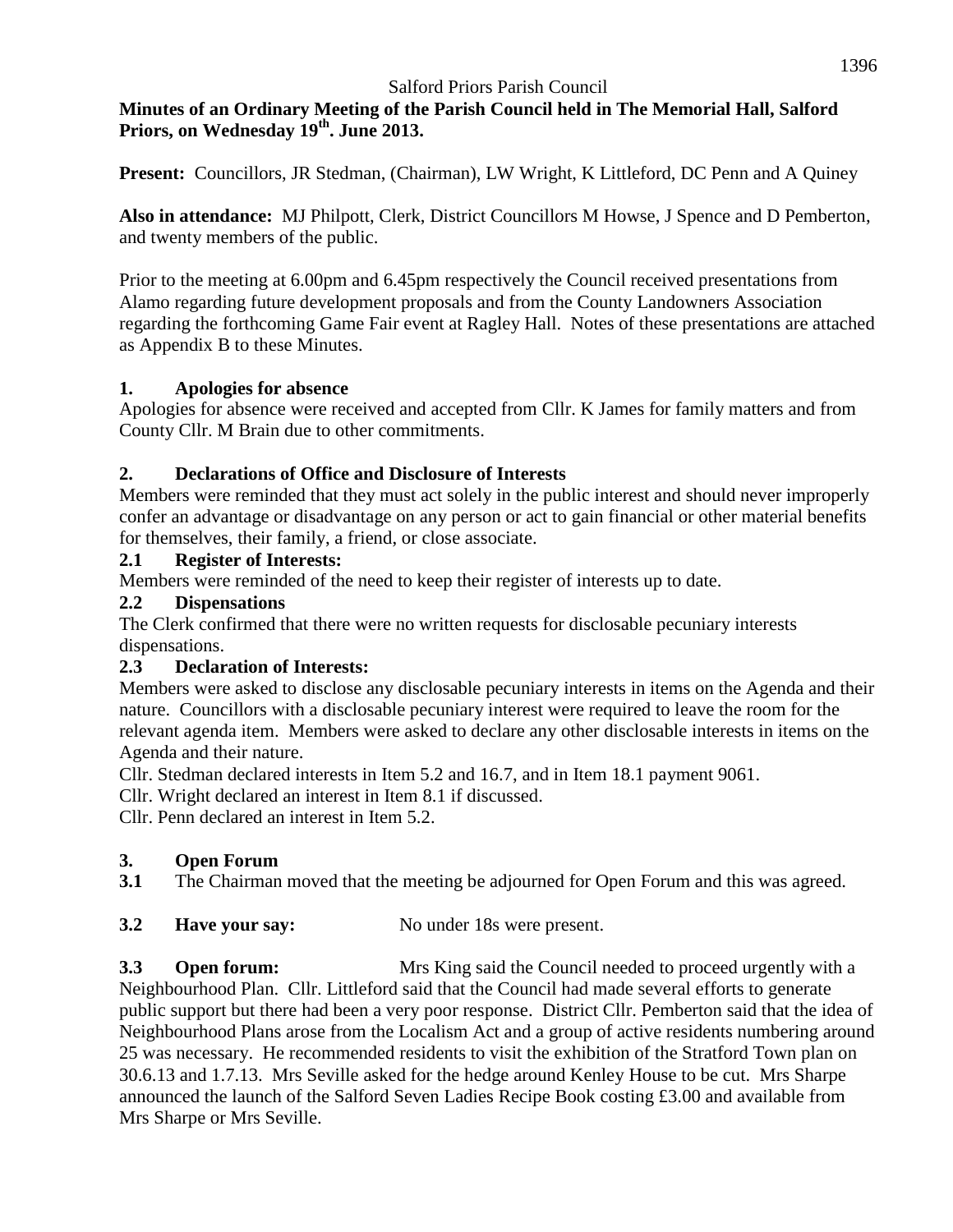**3.4 Ward Members reports:** Cllr. Howse announced the District Council activities programme for children during the summer holidays and left a copy with the Clerk. He also referred to the State of the District report which highlighted the growing number of over 80s and the reduction in the number of businesses. He said that this was against a backdrop of a 37 per cent reduction in government funding and more cuts would be necessary. However, he said that any rise in council tax would be lower than 2 per cent. Cllr. Pemberton referred to the recent Community Forum and emphasised the importance of all residents becoming involved and also in voting for the police priorities. He reported that the next Forum would be held during the day at Bidford and would concentrate on the issue of benefits. Cllr. Spence said the Special Landscape Areas policy had been agreed by Cabinet and that some Neighbourhood Plans had been approved. He said that the idea of shared services was being investigated with a view to greater efficiency. Cllr. Spence reported that he was working with the Leader to try and improve the planning process. He said that Ward Members had produced a website [www.wardmembers.com](http://www.wardmembers.com/) and encouraged residents to check it out. Finally, Cllr. Spence said that the three ward members were undertaking a charity bike ride in support of Macmillan Cancer Support.

**3.5** The Chairman closed the adjournment at 7.28 pm.

## **4. Minutes**

**4.2** The Minutes of the Annual Meeting of the Parish Council held on Wednesday 15<sup>th</sup>. May 2013 at The Memorial Hall, Salford Priors were approved and signed by the Chairman.

**4.2** The Minutes of the Ordinary Meeting of the Parish Council held on Wednesday 15<sup>th</sup>. May 2013 at The Memorial Hall, Salford Priors were approved and signed by the Chairman.

# **5. Clerk's Report**

# **5.1. Actions following Annual meeting**

The Council's regulatory documents have now been posted on the website. The Perkins Foundation and WALC have both been informed of the appointments to their organisations.

Having declared interests Cllrs. Stedman and Penn left the meeting and the Vice-Chairman took the chair.

### **5.2 Orbit grass cutting**

Various problems with Orbit's mowing contractor have been passed on to Hannah Kavanagh. The cutting of grass in School Avenue will now be included in the Council's contract. Cllr. Littleford identified an area of uncut grass on Evesham Road but on checking this is included as part of the Council's verge mowing and has now been cut. Council agreed that this short length of verge should be included as amenity mowing within the Council's contract.

Cllrs. Stedman and Penn returned to the meeting.

# **5.3 Affordable Housing**

The Clerk reported he had been informed that the bid for additional funding from the Homes & Communities Agency to cover the additional drainage costs was submitted by the deadline of  $21<sup>st</sup>$ . May. WRCC hope to hear the outcome in the Summer. The planning application should be submitted by the end of June 2013 and it is expected that this will be dealt with by officers under delegated powers. A report is to be prepared for the July meeting of Warwickshire CC Cabinet to confirm the release of the land. This will also cover the use of additional land for the additional drainage. A start on site is expected, subject to a "fair wind", by the end of the year.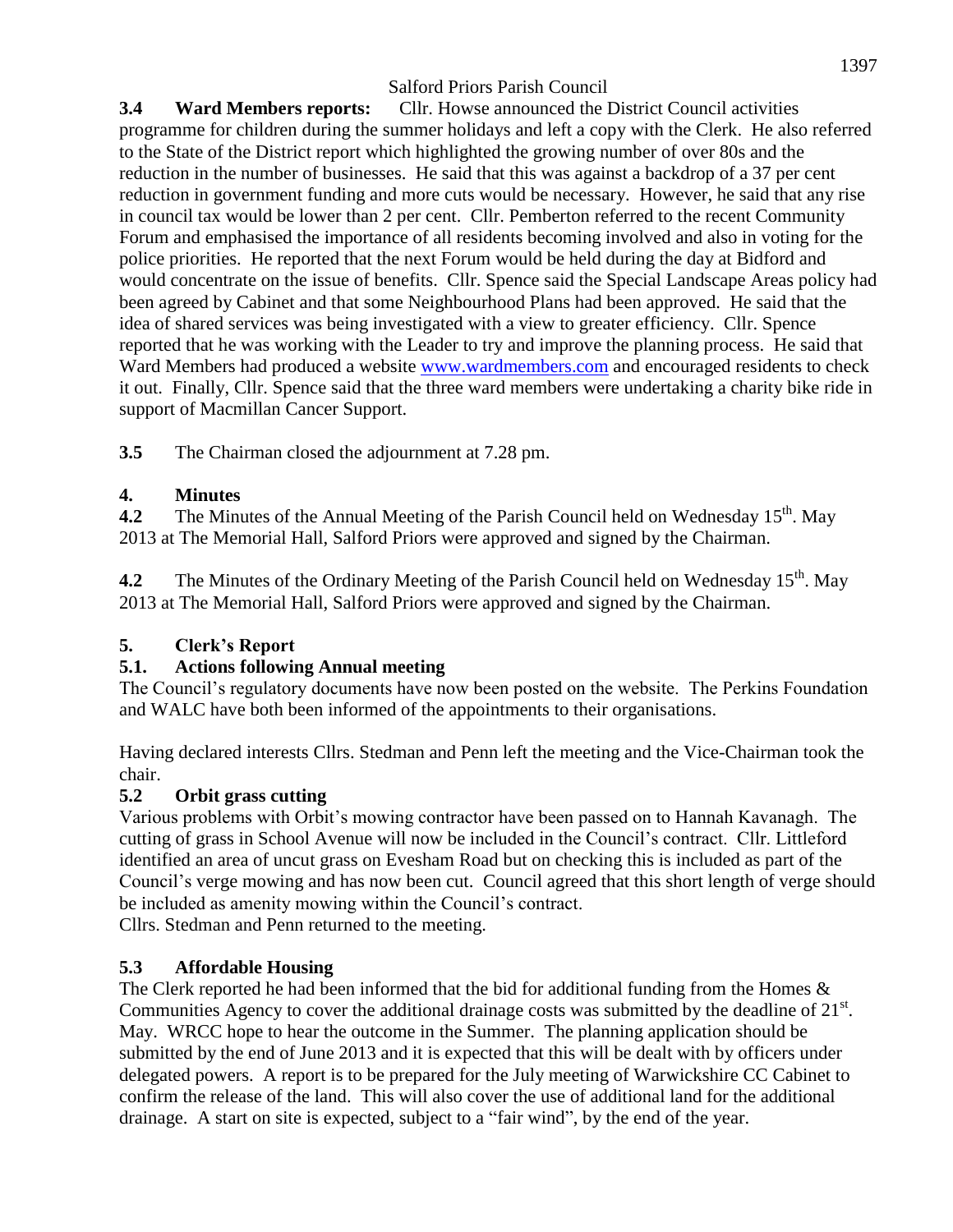# **5.4 Repairs to 5 aside goalposts**

The repairs to the goal posts have been completed.

# **5.5 Repairs to telephone boxes**

At last, a response has been obtained from BT and contact details obtained. A message received on 4.06.13 states "I have now arranged for a local engineer to repair and clean these kiosks, it will be done as soon as possible. I have also put in a request to get them repainted."

# **5.6 Gullies at Tothall Lane**

The Clerk said he had been informed by Nigel Taylor that the four gullies by the quarry entrance on Tothall Lane have been cleared by CEMEX.

# **5.7 Gullies by shop**

Nigel Chetwynd of Warwickshire CC has assured the Clerk that the gullies by the shop will be checked by camera in the next few weeks.

# **5.8 Allotment rents**

Reminder letters have been sent to those tenants who had not paid their rents. As a result a further two payments have been received and only one payment is now outstanding. The Clerk was asked to arrange an evening meeting with tenants.

# **5.9 Annual Accounts**

Following the Parish Council meeting on  $15<sup>th</sup>$ . May the Annual Accounts were submitted to the External Auditor on  $20<sup>th</sup>$ . May. The proper notices have been displayed.

# **5.10 Asset Register**

The Clerk reported that he had discussed with the Council's insurers the benefit of omitting assets from the schedule where the value was less than the excess under the insurance. If the Council were to do this there would be no impact on the premium because the payments are in bands and removing some items would not affect the band in which the total assets fall. On this basis it was agreed to make no change since the asset register should reflect the totality of assets held by the Council.

# **5.11 Bollards and sign at Dunnington cross roads**

Details of the bollards requiring attention were passed to the WCC Street Lighting department on 21.05.13. A photo of the large chequerboard sign has been sent to the Traffic projects section asking if it could be reduced in size. Council suggested the Lengthsman should be asked to clean and weed around the bollards. Cllr. Quiney reported that a further bollard needed to be repaired and agreed to inform the Clerk which one was broken.

# **5.12 Cllr. M Edmunds dedication.**

The Clerk inspected the bus shelter with John Bradfield and agreed the size and location of the engraved dedication strip. It will be fitted to the top rail above the centre glass panel. The cost of the panel will be slightly more than previously quoted due to Mr Bradfield having ceased trading directly. In order to recover VAT the Council will be invoiced directly by the supplier.

# **5.13 Drainage works at Ainge cottage.**

The Clerk said he was pleased to be able to report that WCC has carried out drainage works at Mrs Ballard's cottage to restrict water flooding into her garden from the highway.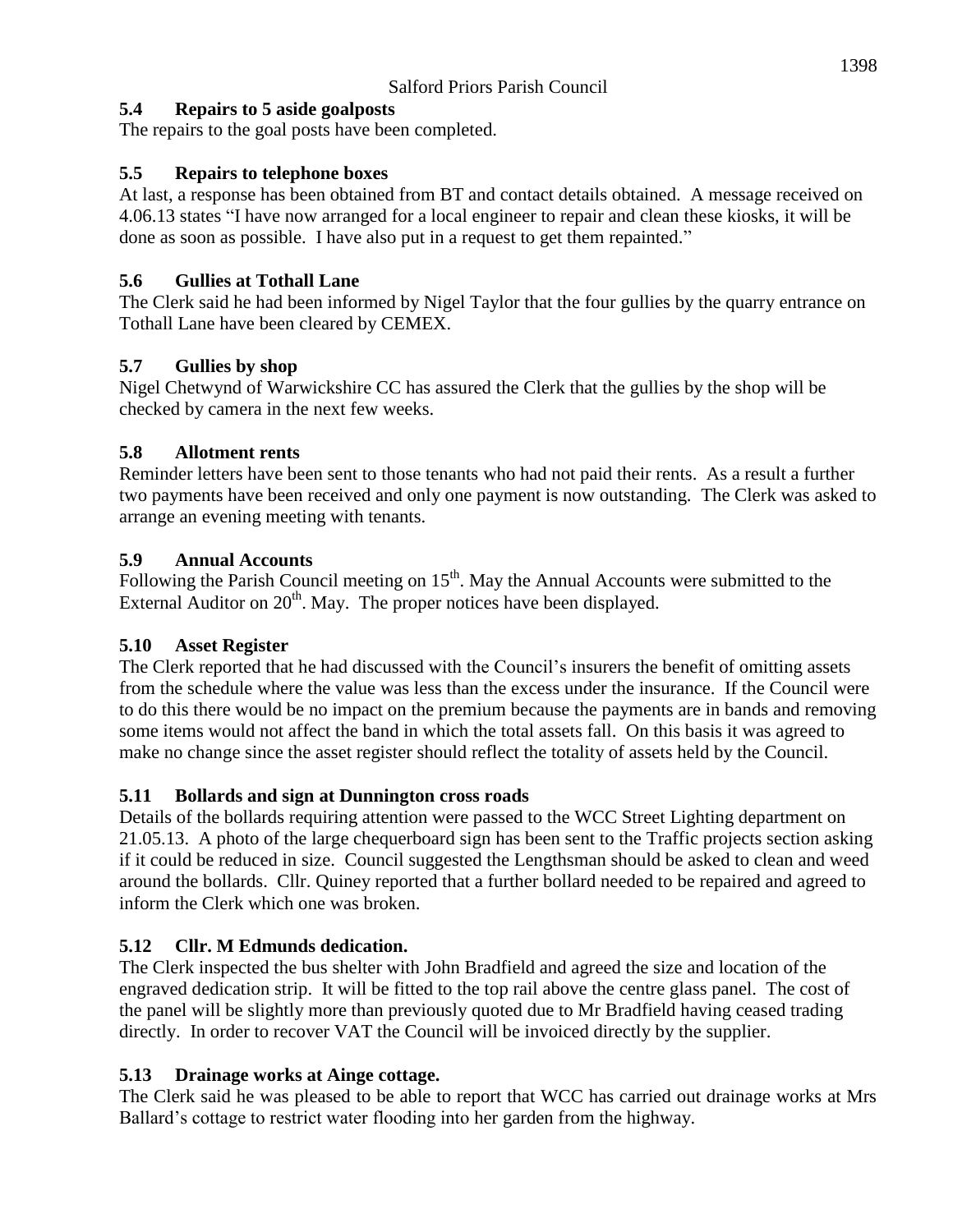## **5.14 Playing Field fence**

An order to replace two fence posts was placed with Mr Terry Hunt as instructed by the Council.

## **5.15 Registration of Playing Field**

The Land Registry registration of the playing field has now been completed by the Council's solicitors.

## **6. Planning general**

## **6.1 Neighbourhood Planning**

The Clerk read a report prepared by Cllr. James describing a training event he had attended together with Cllr. Littleford. Cllr. Littleford said the course had been very informative and she was now in favour of producing a plan. She said there was now more funding available and there was no requirement to repay referendum costs. Also, all the people involved did not have to sit on the organising committee. The Chairman said that Pebworth had generated ample funding but he still had his doubts that the plan would significantly change things. Cllr. Wright agreed with this sentiment and said he was still concerned that the plan could be very divisive. He thought it was important that provision was made for young families who were able to stay in the village.

Council asked the Clerk to reproduce Cllr. James' report for the next meeting.

# **6.2 Orchard Farm**

The Clerk reported that he had asked SDC to delay responding to the application by Angus Soft Fruits until the Parish Council had been able to make further submissions. The Chairman said that Cllr. James was speaking to senior planners about the weak case that had been made by the enforcement officer and Council agreed that the Clerk should ask him to continue working on this issue.

# **7. New Planning Applications to consider**

**7.1 13/00911/LBC** Plastering and insulation of garage floor and conversion of brick garden store at Church House, Station Road, Salford Priors, Evesham, WR11 8UX. Council agreed to make no representations.

**7.2 13/01174/FUL –** Rear single storey extension at 19 School Road, Salford Priors, WR11 8XD for Mr & Mrs John Parrott.

Council agreed to make no representations.

### **8. Planning Decisions**

Council noted the following planning decision:

**8.1 13/00653/FUL** – Single storey rear extension at the Old Bakehouse, Dunnington, Alcester, B49 5NX submitted by Mr Wright.

# **9. Playing Field**

### **9.1 Playing Field weekly inspections.**

Inspection reports have been received from Cllr. Quiney dated 20.05.13, 28.05.13, 4.06.13, and 11.06.13. No significant problems were identified. Roger Small has completed the work ordered on the trees on the field. Cllr. Quiney said that there was another mole infestation by the picnic area in the corner of the field and the Clerk was asked to place an order to eradicate them. He also said that the litter bin by the play area was not being regularly emptied and the Clerk was asked to refer this to Stratford District Council.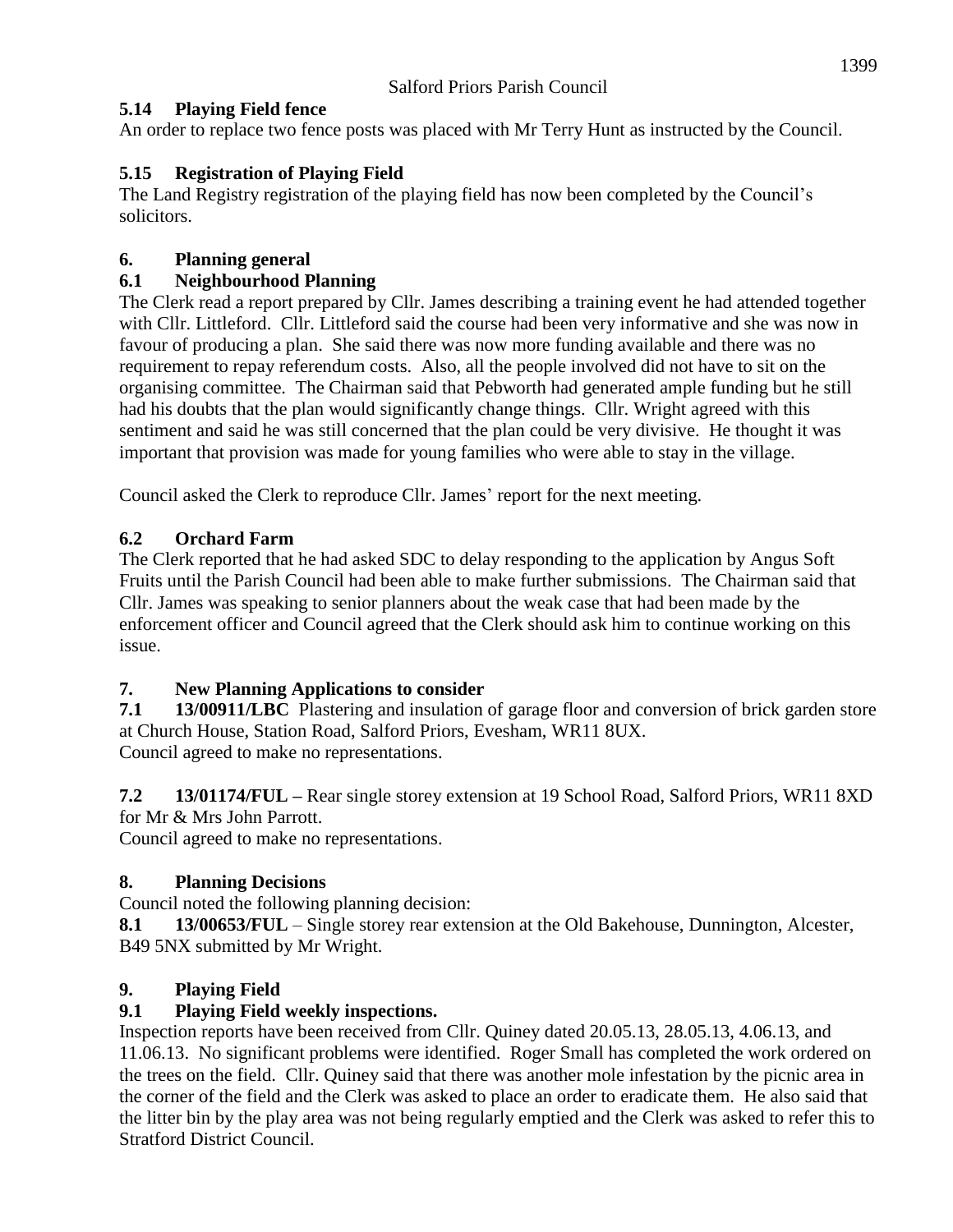#### **9.2 Annual and weekly inspections of play equipment.**

The Clerk had circulated a report regarding the inspections of the play equipment. The Council's insurers have confirmed that the independent inspection by Playground Supplies Ltd. is acceptable. The report listed seven items where very minor improvements needed to be made. Council agreed that remedial work should be carried out and proposed that either Mr Hackling or Mr Hunt be asked to carry out the necessary work. Regarding the frequency of the Council's inspection, Members noted that the insurance advice was that weekly inspections should be continued and this was agreed. The Clerk was asked to consider ways of achieving this with perhaps the new Clerk taking on this role with the Lengthsman carrying out a monthly litter pick.

#### **9.3 Request from the Chairman of Harvington Football Club to use the Playing Field for regular football league matches**

Correspondence from Harvington Football Club had been circulated. Council considered the points made but felt there were many problems and that the field was just not suitable for regular formal football matches. Cllr. Wright proposed, Cllr. Quiney seconded, and it was agreed that the request be declined. The Clerk was asked to respond accordingly.

#### **10. Jubilee fund dispersal**

#### **10.1 Picture Post book.**

Cllr. Littleford reported that she had circulated a final draft of the book and asked all councillors to e-mail back any comments or corrections. It was hoped to sign off the book at the next meeting.

#### **11. Highways**

#### **11.1 Broom Lane Drainage**

The Clerk reported that the Lengthsman had carried out exploratory work in Broom Lane but had not been able to identify an obvious problem. The Chairman asked for the Lengthsman to be tasked with checking the location of each gully and particularly for any that may have been covered over.

#### **11.2 Work done by the Lengthsman**

The Clerk reported that work done during May included cleaning out grips on Bevington Lane, clearing blockages in the streams at Pitchill, investigating the water leaks in Broom Lane, clearing the School Road chicane of debris, and clearing weeds from the bridges in Station Road and Evesham Road.

Work listed for June included clearing a dead tree in School Road, clearing the footway opposite Alamo, removing a tree sucker in Garrard Close, and cleaning road and estate signs. The Clerk was asked to add to the task list replacement of a loose sett outside Corner Cottage and removal of a dead hawthorn tree on the green outside the last bungalow in Ban Brook Road by Garrard Close.

The Clerk was asked to write to the occupiers of 2, 12, and 25 School Avenue where hedges were blocking the footway. Also, to Warwickshire CC regarding the hedge between Iron Cross and the Ban Brook on the B4088 which needs to be trimmed back from the highway.

#### **11.3 Inspection by Orbit**

A report of an inspection of the Orbit estate areas was circulated. The Clerk said that Hannah Kavanagh had now agreed to include Priors Grange in her inspection in view of the inordinate time it was taking to arrange the adoption of the estate roads. Cllr. Littleford asked for Orbit to include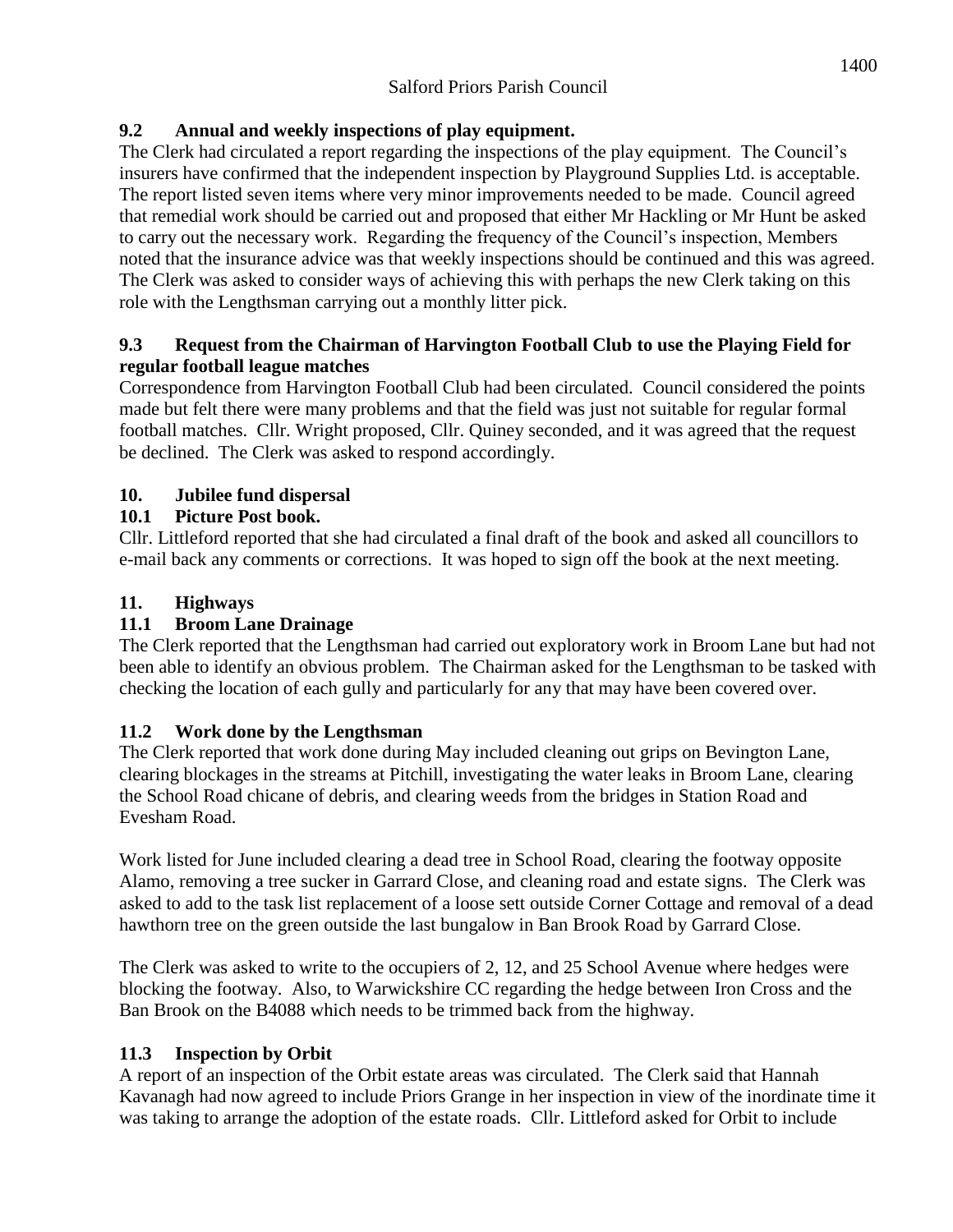maintenance of Priors Grange in their contract. It was also noted that the prickly Berberis bush outside 24 Perkins Close had still not been cut back.

## **12. Communications**

## **12.1 Website.**

Mr Maude reported that there had been no progress from Arrowscape and the Clerk was asked to chase this item. Council agreed to allow a link to a petition about bees to be included on the website. Mr Maude was asked to arrange reciprocal links with the new Ward Members site. Council discussed the temporary blog site that had been set up and agreed that it was not appropriate for the Council's site. Mr Maude was asked to remove the site.

## **13. Rights of Way**

## **13.1 Report from Cllr. Penn on the Rights of Way.**

Cllr. Penn reported an incident on AL6 by New Inn Lane where a walker had been accosted by the landowner for not using the footpath. Council agreed this was not a Parish Council issue.

## **13.2 Work on AL4, AL6, and AL11.**

The Clerk reported that he had contacted Matthew Whiteman regarding items raised at the previous Council meeting. He had agreed to deal with the hedge blocking AL4 and the Chairman confirmed this had been done. He was ready to install the new gates by the Scout Hut on AL11 when they were delivered by WCC. Mr Whiteman also mentioned problems with some householders in School Road and in Evesham Road who kept dumping rubbish in the fields behind their houses. He said that one householder had actually placed a summer house on Sandfields land and the Chairman gave an example where a householder was letting chickens roam beyond their garden. Council agreed to put an item in the next Newsletter.

### **14. Staffing**

### **14.1 Chronic illness**

At the Parish Council Meeting on 15.05.13 a Member enquired about the arrangements to be made in the event of a medical event affecting a councillor during a meeting. The kind of event envisaged might be due to diabetes, asthma, or an allergic reaction. Council agreed the following protocol to be added to the Health and Safety Policy:

"Any councillor with a chronic illness which could lead to a medical event at a meeting may disclose such illness at the Annual Meeting so that all councillors are aware of the potential problem and the remedial actions that might be necessary. Any councillor with a chronic illness is responsible for ensuring that they bring any necessary medication to all meetings and that such medication is easily accessible."

# **14.2 Recruitment of new Clerk.**

The Clerk had circulated a detailed report of the recruitment process to date. He said there had been 60 requests for information and 27 full applications were received by the closing date of 14.06.13. The Staffing Committee with the Chairman had examined every application carefully and had prepared a shortlist of six candidates with interviews to take place on  $25<sup>th</sup>$ . and  $26<sup>th</sup>$ . June. Council was informed that it was hoped to call an Extraordinary Meeting to make the appointment prior to the next meeting.

# **15. Matters raised by Councillors**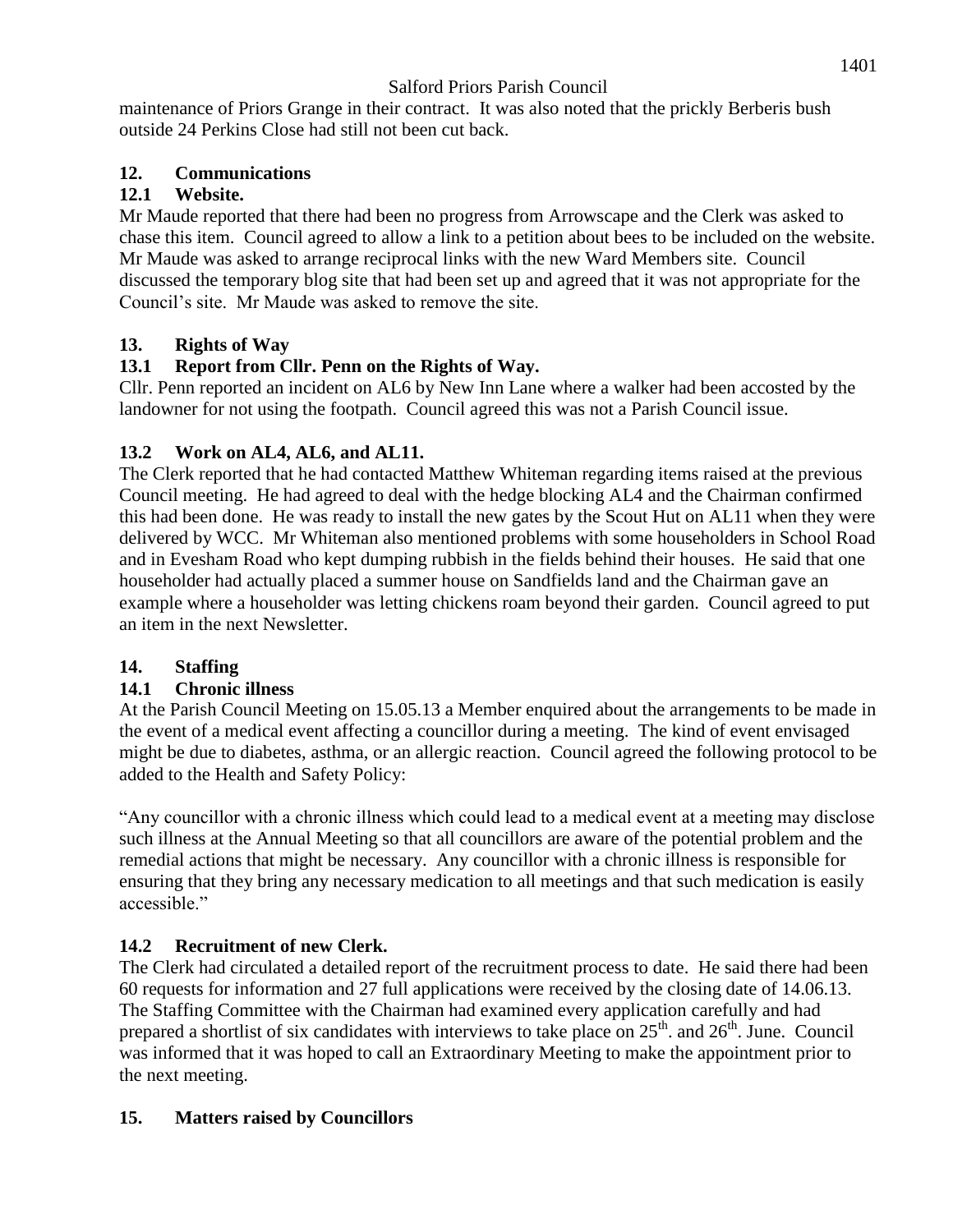**15.1** Matters raised by Councillors were considered under this item and Councillors were also invited to use this opportunity to report minor matters of information not included elsewhere on the Agenda and to raise items for future agendas.

**15.2** Cllr. Wright expressed concerns regarding Dunnington Heath Farm and said that workers were being transported to work at Badsey contrary to the terms of the planning consent. The Clerk was asked to write to Roger Thatcher again, copied to the Ward Members, and to obtain a copy of the planning conditions and to place the item on the next Agenda

**15.3** Cllr. Littleford referred to the voting on the Community Forum regarding parking in Evesham Road by Cleeve View and said there were worse problems with parking around the schools. She mentioned an example where school children had challenged parents regarding inconsiderate parking but Members doubted this would be effective.

# **16. Consideration of Correspondence Received**

## **16.1 WALC Newsletter ADH/106/1/2013**

Council noted the information provided.

## **16.2 WCC, Review of Mobile Library Service**

Council noted the information provided.

## **16.3 WALC, Briefing event for all chairmen and aspiring chairmen.**

Council noted the information provided.

## **16.4 The Local Government Boundary Commission, Electoral Review of Stratford on Avon.**

The Chairman said that he considered that our ward boundaries were satisfactory but he would like to hear the Ward Member's views. Council agreed to consider any response to the consultation at the next meeting.

### **16.5 Resignation letter from Cllr. Dare.**

Council noted the letter of resignation from Cllr. Dare dated  $12<sup>th</sup>$ . June. The Clerk reported that he had informed the electoral officer at Stratford and had posted the notices informing electors and giving 8th. July as the closing date for any ten electors to request an election. The Clerk was asked to circulate the notice by the e-news and also to place it on the website. Members expressed their sincere disappointment that Mrs Dare had decided to resign albeit in very sad circumstances. The Clerk was asked to write on their behalf thanking Mrs Dare for her contribution to the work of the Council.

### **16.6 SDC, Community Governance Review**

Council noted the information provided.

Item 16.7 was moved to later in the Agenda.

### **16.8 WALC, Parish and Town Council liaison meeting.**

Council noted the information provided.

### **17. Tabled Items**

Council noted the following tabled item: **17.1** LCR, Summer 2013.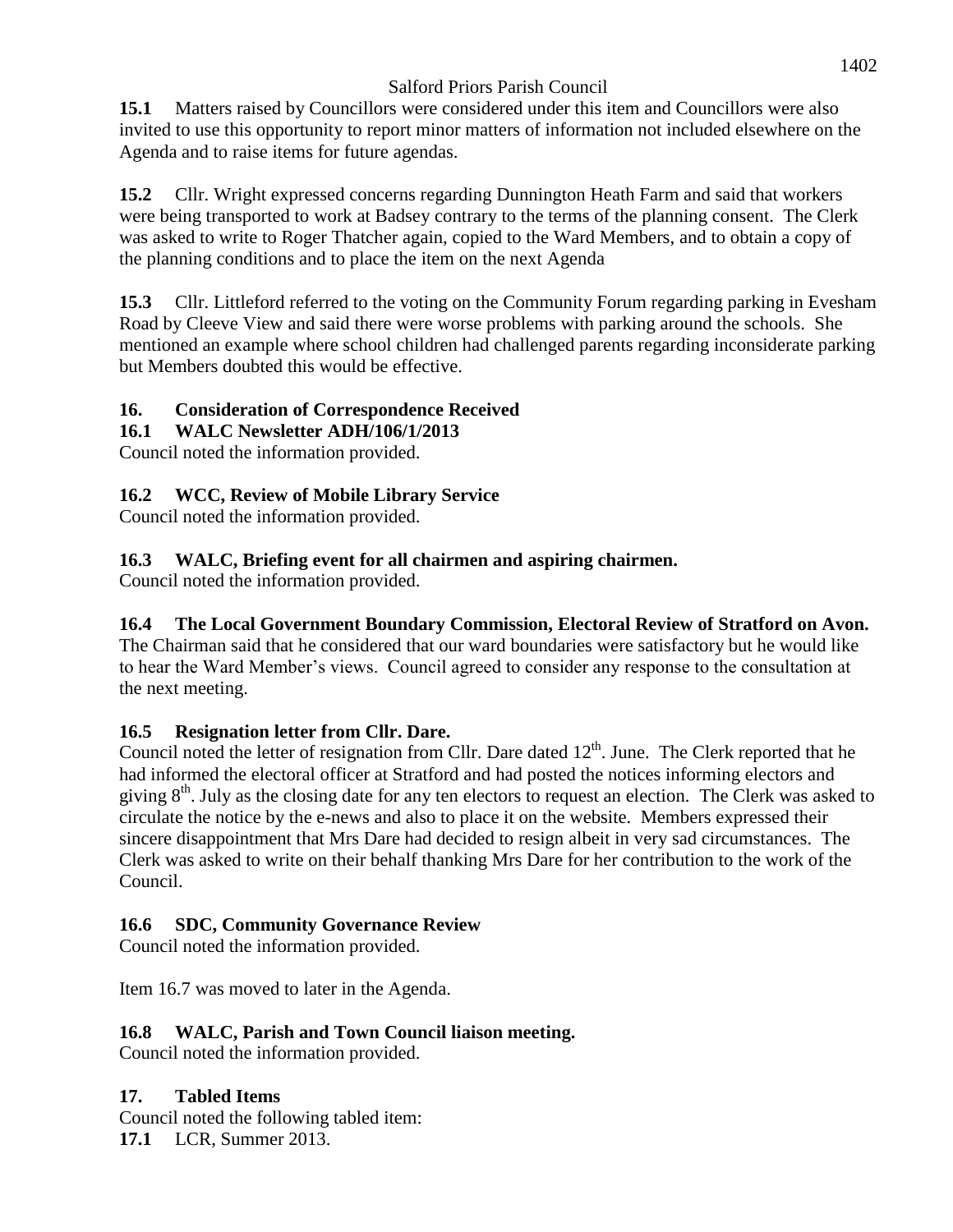Having declared an interest the Chairman left the meeting for the following items and Cllr. Wright took the chair.

### **16.7 Mrs M Milward, Over 60s Club**

Members considered a request from the Over 60s Club asking for a donation towards the cost of a coach to Weston super Mare. Members agreed that the proposed cost was very high for a small number of people and agreed that a donation of £100 should be made. Members suggested that the club should try and get other residents to join in the trip. Cllr. Wright thought that the CLA might be asked to make a donation and the Clerk was asked to write to Mr Brooks Ward.

## **18. Finance**

## **18.1 Approval of the payments and transfers listed in Appendix A.**

Council noted the income received transactions in Appendix A1.

Council considered the expenditure transactions listed in Appendix A2. Authorisation for payment was proposed by Cllr. Littleford, seconded by Cllr. Quiney, and carried.

Cheques were signed by Cllr. Quiney, and Cllr. Wright.

Council considered and approved a proposal to transfer £5000.00 from No.1 account to the Community account in Appendix A3. Authorisation for transfer of funds was proposed by Cllr. Wright, seconded by Cllr. Littleford, and carried.

Council noted the bank balances in Appendix A4.

## **19. Date of Next Meetings**

**19.1** Council confirmed the date of the next Ordinary Meeting of the Parish Council at 7.00pm., on Wednesday 17<sup>th</sup>. July 2013 in The Memorial Hall, Salford Priors.

### **21. Closure of meeting**

The Vice-Chairman closed the meeting at 9.26 pm.

Signed......................................................... Date.................................

# **APPENDIX A – Finance**

| Tn. No.      | <b>Cheque</b> | <b>Gross</b> | Vat   | <b>Net</b> | <b>Details</b>                                      |
|--------------|---------------|--------------|-------|------------|-----------------------------------------------------|
| 6552         | Cheque        | 26.00        | 0.00  | 26.00      | M Allison, Allotment rent, Plot 3                   |
| 6553         | Cheque        | 349.29       | 0.00  | 349.29     | TOPs Management Committee, Steps and<br>electricity |
| 6554         | <b>BACs</b>   | 6.78         | 0.00  | 6.78       | HSBC Bank, Interest No. 1 a/c.                      |
| 19013        | <b>BACs</b>   | 0.04         | 0.00  | 0.04       | HSBC Bank, Interest No. 3 a/c                       |
| 6555         | Cheque        | 26.00        | 0.00  | 26.00      | M Muldowney, allotment rent plot 9                  |
| 6556         | Cheque        | 26.00        | 0.00  | 26.00      | G Beamish, allotment rent plot 12                   |
| <b>Total</b> |               | £434.11      | £0.00 | £434.11    |                                                     |

# **A1 Income transactions for approval**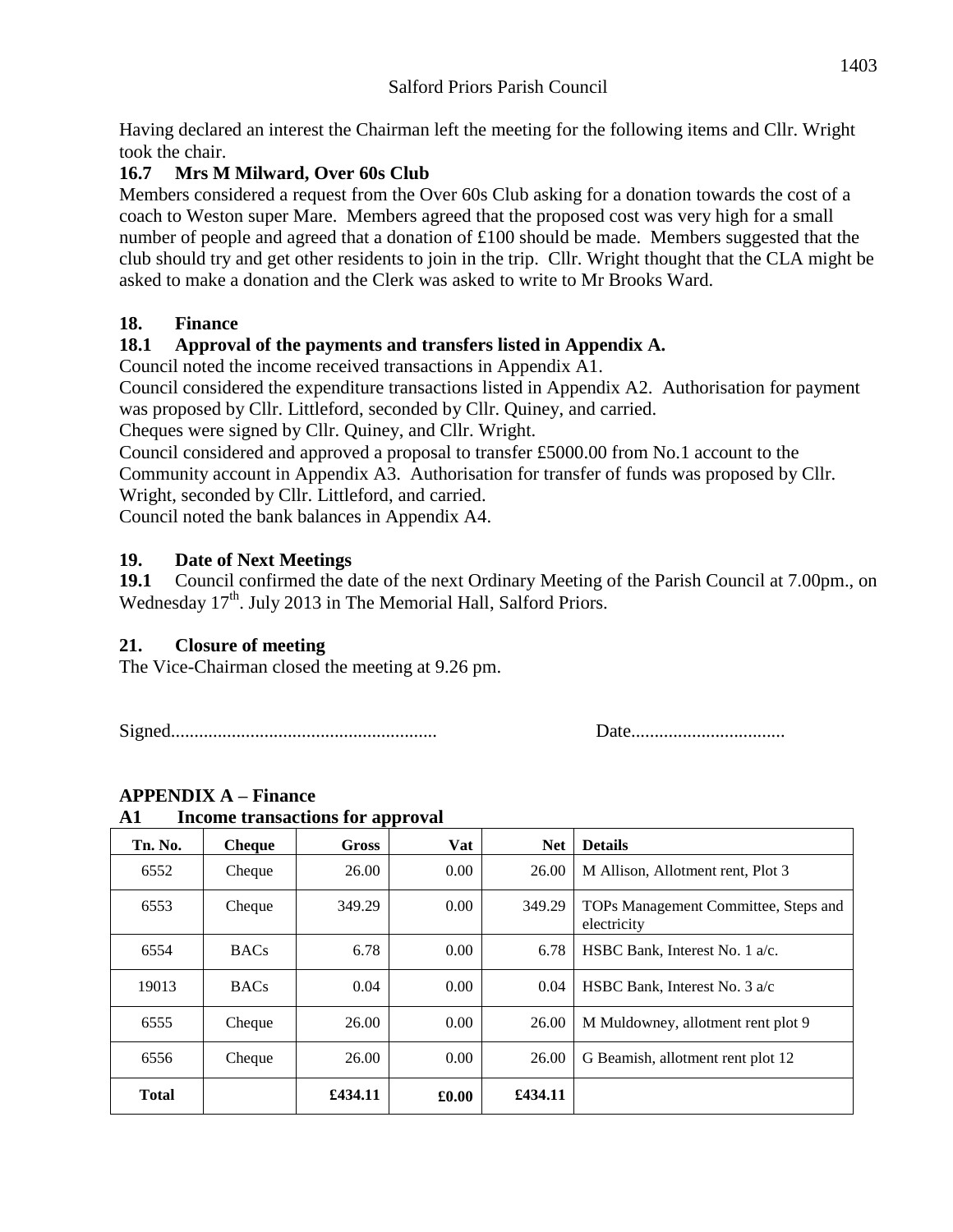Salford Priors Parish Council

| Tn. No.       | <b>Cheque</b> | Gross    | <b>Vat</b> | <b>Net</b> | <b>Details</b>                                                               |
|---------------|---------------|----------|------------|------------|------------------------------------------------------------------------------|
| 9051          | Dd            | 18.99    | 2.83       | 16.16      | Plusnet, Office Broadband                                                    |
| 9052          | Dd            | 56.00    | 2.67       | 53.33      | EDF, TOPs Electricity supply                                                 |
| 9053          | 102706        | 250.00   | 0.00       | 250.00     | Web Culture Services, Website hosting<br>fee                                 |
| 9054          | 102707        | 185.76   | 30.96      | 154.80     | Stratford Herald, Clerk advertisement                                        |
| 9055          | 102708        | 246.00   | 40.00      | 206.00     | Harvey Ingrams Shakespeares, SDC<br>solicitor's fee for playing field access |
| 9056          | 102709        | 13.51    | 0.00       | 13.51      | Severn Trent Water, Allotment's supply                                       |
| 9057          | 102710        | 45.60    | 7.60       | 38.00      | Play-Ground Supplies Ltd., Independent<br>inspection on play equipment.      |
| 9058          | 102711        | 125.00   | 0.00       | 125.00     | G Bradley, Internal Audit Fee                                                |
| 9059          | 102712        | 220.80   | 36.70      | 184.10     | Newsquest, Clerk advertisement                                               |
| 9060          | 102713        | 140.00   | 0.00       | 140.00     | TA Hunt, Lengthsman, April                                                   |
| 9061          | 102714        | 704.70   | 117.45     | 587.25     | Limebridge Rural Services Ltd., Mowing<br>contract                           |
| 9062          | 102715        | 457.11   | 0.00       | 457.11     | MJ Philpott, Clerk's salary June                                             |
| 9063          | 102716        | 963.09   | 0.00       | 963.09     | Post Office Ltd., Quarter 1 Tax and NI to<br>HMRC.                           |
| 9064          | 102717        | 78.50    | 13.08      | 65.42      | Staples, paper and ink cartridges.                                           |
| 9065          | 102718        | 50.00    | 0.00       | 50.00      | A Willcox, return of deposit for allotment<br>plot 8A.                       |
| 9066          | 102719        | 480.00   | 80.00      | 400.00     | Cox & Hodgetts, Registration of Playing<br>Field                             |
| 9067          | 102720        | 477.00   | 76.00      | 401.00     | Cox & Hodgetts, Aborted purchase of<br>playing field access.                 |
| 9068          | 102721        | 240.00   | 40.00      | 200.00     | Roger Small, Maintenance of trees in<br><b>Playing Field</b>                 |
| 9069          | 102722        | 88.66    | 14.78      | 73.88      | BT Payment Services Ltd., office phone                                       |
| 9070          | 102723        | 123.62   | 20.60      | 103.02     | Mercury & Phillips Signs, Dedication<br>plate                                |
| <b>Totals</b> |               | £4964.34 | £482.67    | £4481.67   |                                                                              |

**A2 Expenditure transactions for approval**

#### **A3. Transfers**

Transfer £5000.00 from No.1 account to Community account.

|                   | A4. Account Balances at 11.06.13 |           |
|-------------------|----------------------------------|-----------|
|                   | Community a/c                    | £1332.85  |
| No.1 a/c          |                                  | £59475.37 |
| $\text{No.3 a/c}$ |                                  | £214.23   |